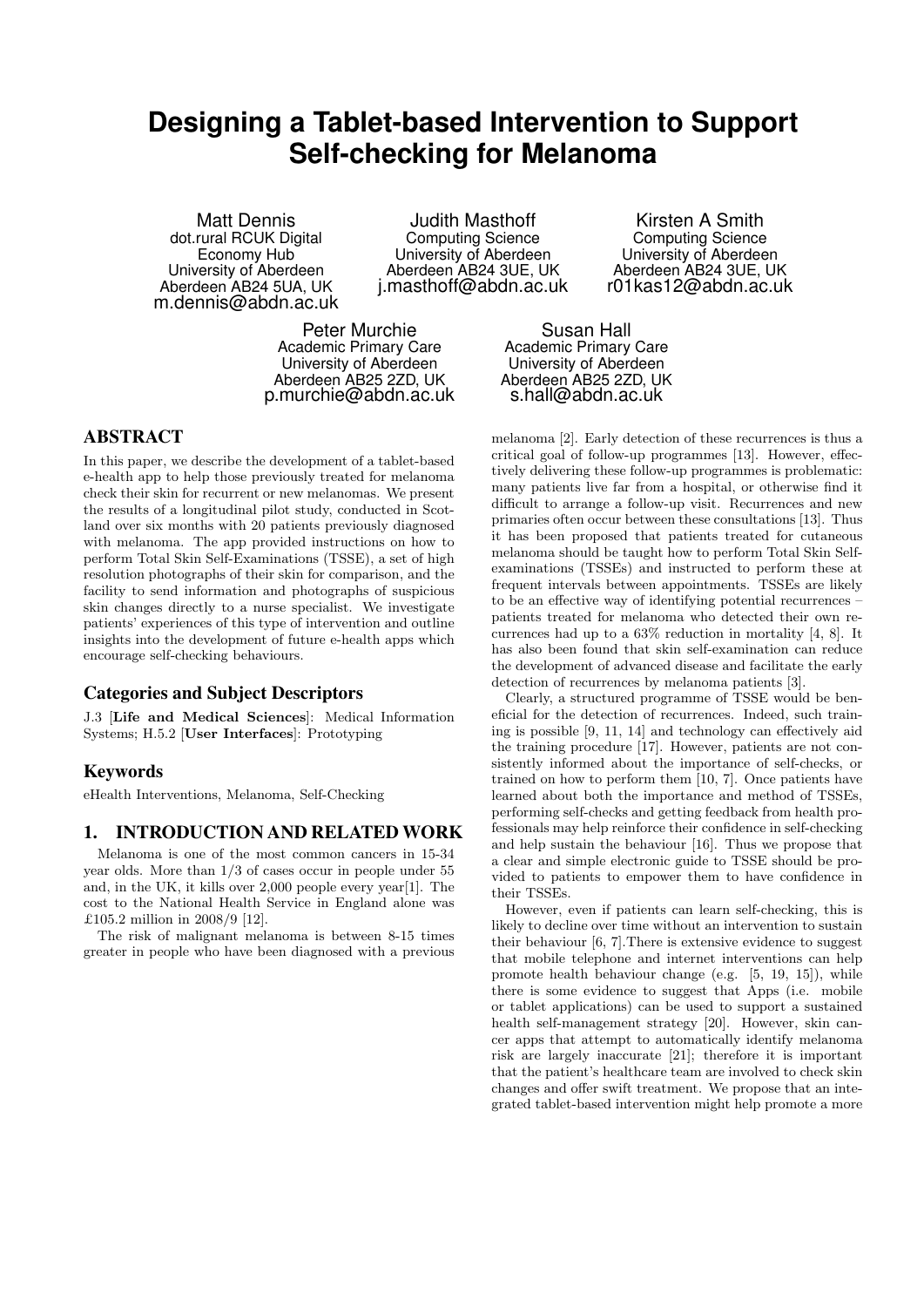

<span id="page-1-0"></span>Figure 1: The ASICA intervention process. This shows the process when a patient reports a suspicious mole, which the nurse specialist thinks warrants further investigation.

sustained TSSE. This paper describes the development of a Skin-Checker app designed to promote TSSE for people treated for cutaneous melanoma.

# 1.1 The ASICA Intervention

The ASICA (Achieving Self-directed Integrated Cancer Aftercare) Skin-Checker app is sited within an intervention that aims to remove barriers between patients treated for melanoma and specialists in dermatology by enabling remote screening and diagnosis of skin changes.

[Figure 1](#page-1-0) shows the process of what happens within the ASICA Intervention when a patient discovers a skin change that they wish to report. First, the patient sends a skin report to the nurse specialist. The skin report contains a description of the change, where it is located, and a photograph of the change. If the nurse specialist thinks the change warrants further investigation, they will trigger an appointment with the patient and their local doctor (General Practitioner). At the appointment, the doctor and patient have a video conferencing session with the nurse specialist, using a dermoscope which can stream images to the nurse's computer. This allows diagnosis and potential treatment.

This process has several advantages over traditional procedures. Normally, the patient would have to travel to the nearest hospital with a consultant dermatologist to have their skin checked. In rural areas, this can be a considerable distance from the patient's home. For example, in Northern Scotland there are two such hospitals in Inverness and Aberdeen. For patients living on remote islands, this will involve a flight or ferry, taking considerable time and expense. With our intervention, the nurse can avoid the need for any further action if the skin change is not suspicious, and if they recommend further action, patients only need to visit their local doctor for a full consultation. Travel to the hospital is only required if the skin change requires biopsy or removal. This saves time and costs for both the patient and health service.

The ASICA Skin-Checker app was developed as part of this process. It had four key goals. The first was to enable patients to learn to perform a Total Skin Self Examination (TSSE). The second was to ensure that patients complete TSSEs regularly (e.g. once per month). An important part of performing a TSSE is the comparison of how the patients skin is changing over time; thus, the third goal was to provide a reference to previous skin appearance. The final goal was to enable patients to communicate any concerns directly with a health professional by sending a photograph and description of their skin.

# 2. APP DEVELOPMENT

## 2.1 Prototyping Event

To test the ASICA process and gain insights for the development of the app, an Experience Laboratory Event was held at the Glasgow School of Art's Centre for Design Innovation in Moray, Scotland. This facility allows the recreation of real-life situations. Six patient volunteers (unaffected by melanoma), a GP and a nurse specialist took part in the event. The patient volunteers were first shown a video produced by a Scottish melanoma support charity which provided detailed instructions on how to perform a TSSE. Afterwards, they performed a TSSE in a constructed "bedroom" with a non-functional prototype tablet.

The tablet displayed a mock up of an app which contained high-resolution photographs of a volunteer's skin for the whole body (the skin map). The app simulated the process of performing a full body skin check. We simulated scenarios where there were no problems detected, and some where a change was found which warranted investigation. Patients were guided through the process of first looking at their skin, then they could report a change if they wished. In the scenarios where a change was noticed, patients were asked to mark where the skin change was on an outline of a human body. They were then provided with a free-text box to describe the change, and the tablet then simulated a photo upload. Finally, the tablet simulated that this image had been sent on for investigation.

The next steps, following the discovery of a suspect mole were also simulated. Patients visited a constructed Doctor's surgery with the GP, and performed a video conference with the nurse specialist (who was situated in another part of the building). The event was filmed by a professional television production company. At the end of the event, volun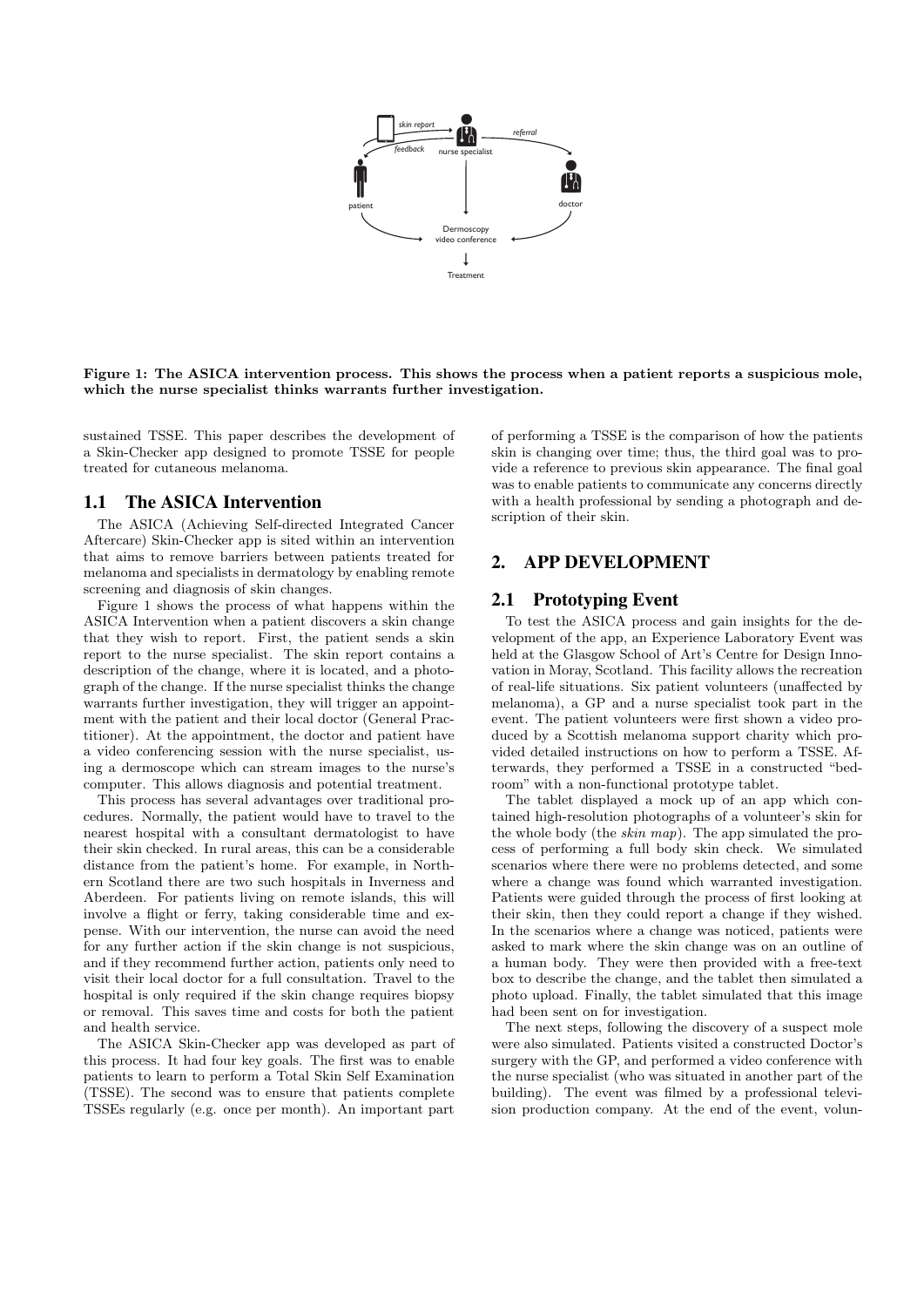teers were interviewed about the process and their opinions recorded.

#### *2.1.1 Findings*

The Process. The patient volunteers liked the process, and highlighted the advantages of reduced travel and waiting times for an appointment. They also liked the convenience of a next day appointment with their doctor rather than a consultant dermatologist and liked the idea that medical staff were monitoring their health more frequently. The follow up call should be within 24 hours, and the nurse should be clear, reassuring and allow them to answer questions. They wanted a text message to confirm the appointment time, if necessary. At the dermoscopy video conference appointment with patient, doctor and nurse specialist, they wanted a full screen video window to maximise the presence of the remote person and to allow eye-to-eye contact with all participants. Medical jargon should be avoided, and the remote specialist nurse should be introduced at the start of the call.

The App. Volunteers liked the idea of having skin map photos as reference for self-checking. The skin maps were of too low resolution to see marks in any detail, patients would prefer a larger skin map that they could zoom in on.

The video was seen as useful, however, although the patient volunteers understood the need for detailed instructions, they thought the video was too long. They felt that there was too much repetition, and the voice was too monotonous. They also stated that they would prefer two videos, one for each gender. Additionally, they felt that the video would be much more effective if it was integrated into the app (as opposed to a companion DVD), and was split into sections for different parts of the body.

Patient volunteers agreed that text-messages would make good reminders. They thought that the timing of the text message should be changeable per person, and suggested a time limit between the message and the expected report.

For the skin checking section of the app, the patient volunteers recommended that the checklists should be improved. In the prototype, the checklists simply stated to "check the skin for any changes" and they felt that they would benefit from more specific items, to ensure important steps are not missed. They wanted the checklist to be organized from head to toe as it reflected the natural order of a skin check. The skin-maps and video sections should be combined with the checklists, so that they can work on each section of the body independently. Volunteers thought that the checklist should still be completed and sent to the nurse specialist, even if they found no changes.

For the skin reports, volunteers recommended that they wanted instructions on how to crop and upload photos, and have the option to submit several photographs. The app should provide a list of common skin changes to choose from, rather than a simple text-box. They wanted to save photos so they could track changes and receive confirmation that the report was sent successfully. A telephone number should be given if there were any major concerns.

We concluded from the prototyping event that the process did not require any significant changes. However, the prototype app and instructional video required substantial improvements and integration.

## 2.2 App Requirements

Following the prototyping event, it was decided that the app had the following key requirements:

- The app should provide instructions on how to perform a TSSE
- The app should display high-resolution skin-maps for reference
- The app should allow patients to photograph suspect skin changes
- The app should report any suspect skin changes to a Nurse Specialist
- The app should record when all skin checks were performed
- the app should remind patients to perform a TSSE each month

## 2.3 Form-Factor

We had several choices on the form the app should take. Choices included: a web-application which ran on a standard PC, an app to run on a mobile phone, an app to run on a smart-camera, or an app to run on a tablet. We ruled out a standard PC as it would require a separate camera to provide images of sufficient quality for diagnosis, and would require patients to already have a computer that was sufficiently up to date. We ruled out mobile phones and smart cameras as the screen size is typically small (around 5 inches), and we were concerned that patients would find them too difficult to use. We decided that a tablet with a screen size of seven inches would be the best option, as this is large enough to be easy to use, but not so large that taking photographs of hard to reach body areas would become too cumbersome. We decided to develop for the Google Nexus 7 tablet (due to the relative ease of developing for Android), and provided each patient with a tablet to use in the trial.

#### 2.4 System Architecture

We adopted a client-server architecture, the clients being the tablets which the patients interacted with. The server stored the patient's trial number, login credentials and device id (in hashed form), previous melanoma location and skin-maps. The server recorded whenever patients performed a TSSE, and the results. If the patient reported a change in their skin, this was stored and sent on to the nurse specialist by the server. If there were no changes reported by the patients after performing a TSSE, this was also stored.

#### 2.5 Security

Due to the sensitive nature of the data, security concerns were very important. The server was hosted within a secure location at the University of Aberdeen, behind a corporate firewall, running an enterprise version of Linux. Administrator access to the server was only possible from within the university network, on specified hosts. We stored the least amount of personally identifiable data possible; patients names and contact details were not stored, only a random trial number. The nurse specialist and one member of the team in Academic Primary Care held the mapping of patients' details to trial numbers offline in secure storage. The development team had no access to this information.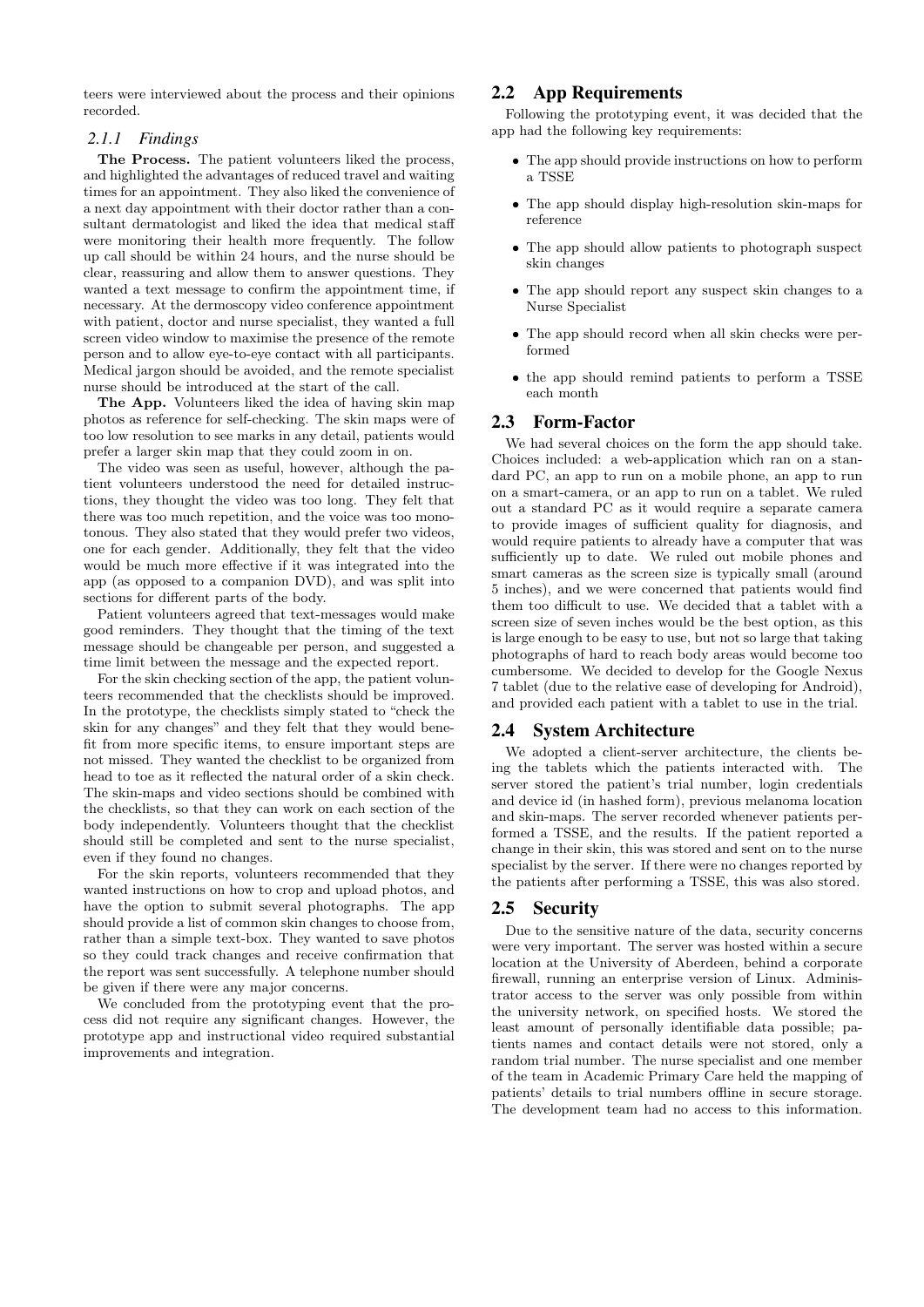

<span id="page-3-0"></span>Figure 2: The Skin Check procedure used by the ASICA app when a patient wishes to report a change.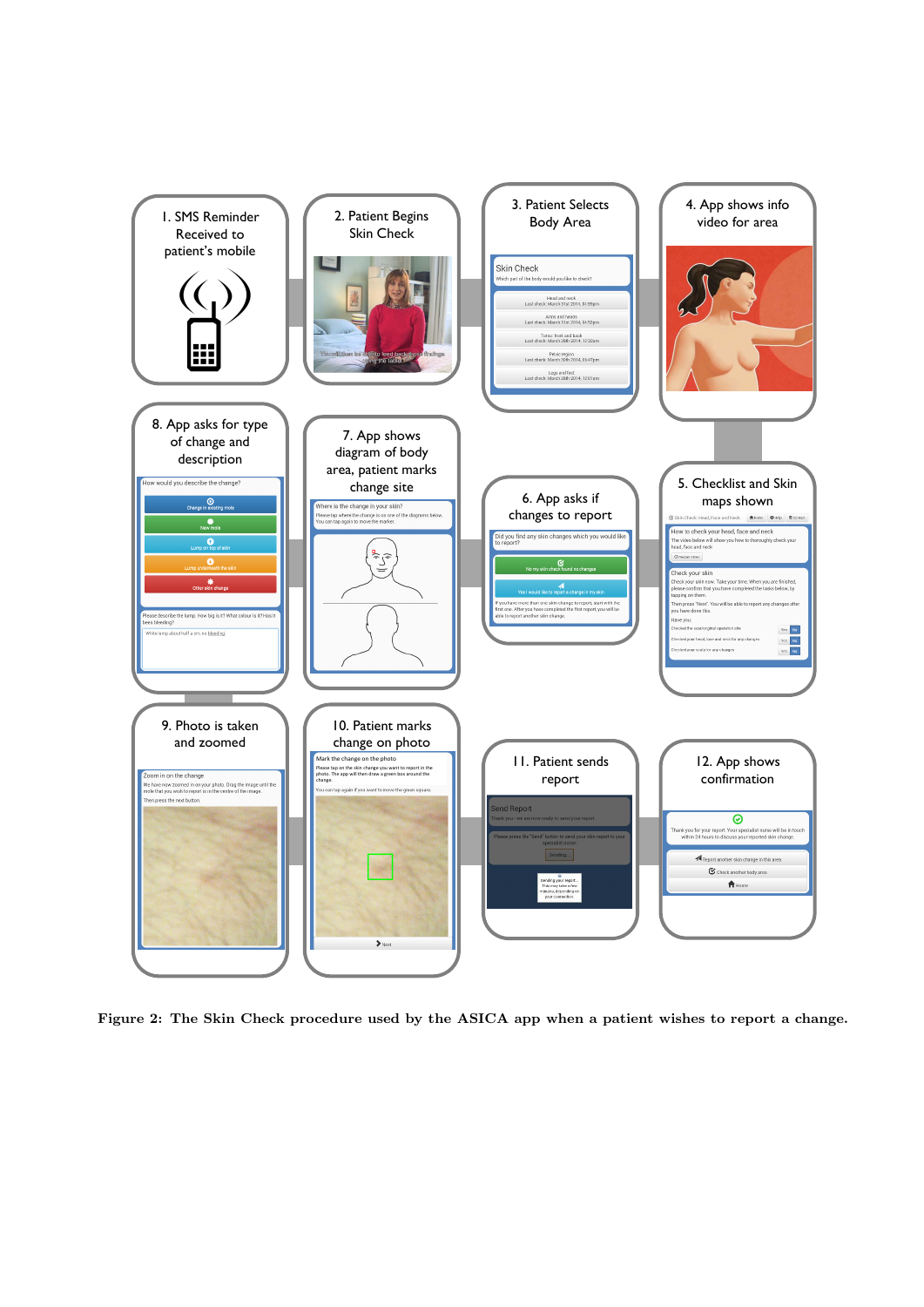The skin maps were stored on the server, and were personally identifiable in the cases where we stored the patients' faces (only if the site of their previous melanoma was on their face or head), and were all stored on an encrypted volume.

To use the app, the patients had to first log in using a username and password generated by the developer, logins had a time-out of 30 minutes of inactivity. To add an additional layer of security, the credentials only validated if they originated from the specific tablet that the patient was supplied with. That way, if a patient's credentials were compromised, access would still be denied. If a patient's tablet was lost or stolen, access could be immediately suspended by the team. As skin maps were not stored on the tablets (being delivered from the server each time), they would not be accessible in the event of a loss. Patients were provided with detailed instructions of what to do in the event of a loss of the tablet.

The server communicated with the tablets via the internet using a REST API over HTTPS, which encrypts all data in the transfer layer. The server would not transmit any data (other than processing logins) unless the patient had logged in from the correct tablet. The skin reports were stored in a database back-end, which was not accessible from any host other than the server itself. Skin reports were delivered in encrypted form to the nurse specialist using internal email on the university network only. The nurse specialist destroyed the skin reports after a follow up decision had been made.

The app itself was not available on any public app stores (such as Google Play), and was pre-installed by the developer on each tablet, to prevent hackers installing the app on rooted tablets (those flashed with a non standard operating system which allows access to the byte-code of installed apps) and attempting to reverse engineer the software.

The server was regularly monitored for any hacking attempts, and updated with the latest security patches as soon as they became available (e.g. for Heartbleed). If there was any suspicion that a hack was being attempted, access would be removed from all external hosts immediately.

## 2.6 Instructions on how to perform a TSSE

Based upon the findings of the Experience Laboratory, we commissioned 2 new sets of new videos which provided instructions on how to perform a skin check. We provided a set for each gender, and there were five videos in each set, one for each area of the body (head, neck and face; arms and hands; chest and back; pelvic region; and legs and feet). These contained a mix of a live action person describing how to perform the check, with an animated person (with a gender matching the patient's) showing the procedure.

## 2.7 Skin Maps

Prior to the trial, high-resolution photographs of a patient's skin were taken by the Medical Illustration department at the University of Aberdeen to use as their skin map. These provided a reference of all existing skin features for patients to compare their skin to in later checks. All patients were to have their neck, torso and limbs photographed. If the patient's original melanoma site was on the face or head, an additional skin map was to be taken of the head. Patients wore underwear when their pelvic area was photographed.

## 2.8 Skin Check Procedure

The procedure for performing a skin check using the app is shown in [Figure 2.](#page-3-0) The app segregates the skin check into the five sections described above. The date and time of the last check for each area is shown to the user. Patients begin by selecting the area of the body that they wish to check. The app then shows the instructional video for this area. Patients then check their skin, and complete a checklist to confirm that they have completed this properly. The app then asks patients if they have any skin changes that they wish to report. If there is nothing to report, the app returns the patient to the area selection screen, and a skin check of "clear" is sent to a central server. If the patient wishes to report a change, the app asks them to select what sort of skin change they are reporting (new mole, change in existing mole, new lumps, etc.), and asks them to provide a short description of the change (size, location, colour etc.). Patients are then asked to take a photo of the change using the integrated camera on the tablet. After the patient confirms that the image is the one they want to send, the image is cropped, the location of the skin change marked and the report is sent to the central server. The app notifies the patient when this is successful. The server then sends the skin report to the nurse specialist for further investigation. The nurse specialist will then respond via telephone to the patient, and clincial processes begun.

#### 2.9 Skin Check Reminders

The skin check reminders were not incorporated into the app itself. They were sent by a member of the team by e-mail or text message, or phone call if a long period of time had elapsed with no checks reported by the patient. This was due to a number of factors - we did not want to store personally identifiable data about the patient on the server (patients were only identified by their ID), and we were unsure that patients would notice reminders on the tablet itself, particularly if they had become disengaged with the process and left the tablet to run out of battery charge.

#### 3. LONGITUDINAL PILOT STUDY

To test the ASICA intervention, we ran a pilot study over six months with patients previously diagnosed with melanoma. Each patient was provided with a Nexus 7 tablet for the duration of the trial.

#### 3.1 Patient Recruitment

We recruited 20 patients from six General Practices located with a wide geographical spread in Northern and North-East Scotland, and were selected following a computerized search of medical records. All patients were previously treated for subcutaneous melanoma in the past nine years. Nine patients were male, and eleven female. Patients were aged between 37 and 83, diagnosed between the ages of 33 and 81. There was no restriction on the site of the melanoma on the body. Participants were selected according to the early stage of their cutaneous melanoma at diagnosis (i.e. Stage IA, IB, IIA). The risk of recurrence in this group is lower than later stage diagnosis; as such, these patients are supported by less intense follow-up regimes, making TSSEs more important [\[18\]](#page-7-20). We selected patients with varying distances from a hospital equipped with the facilities to check for melanoma. Four patients resided in a city (hospital close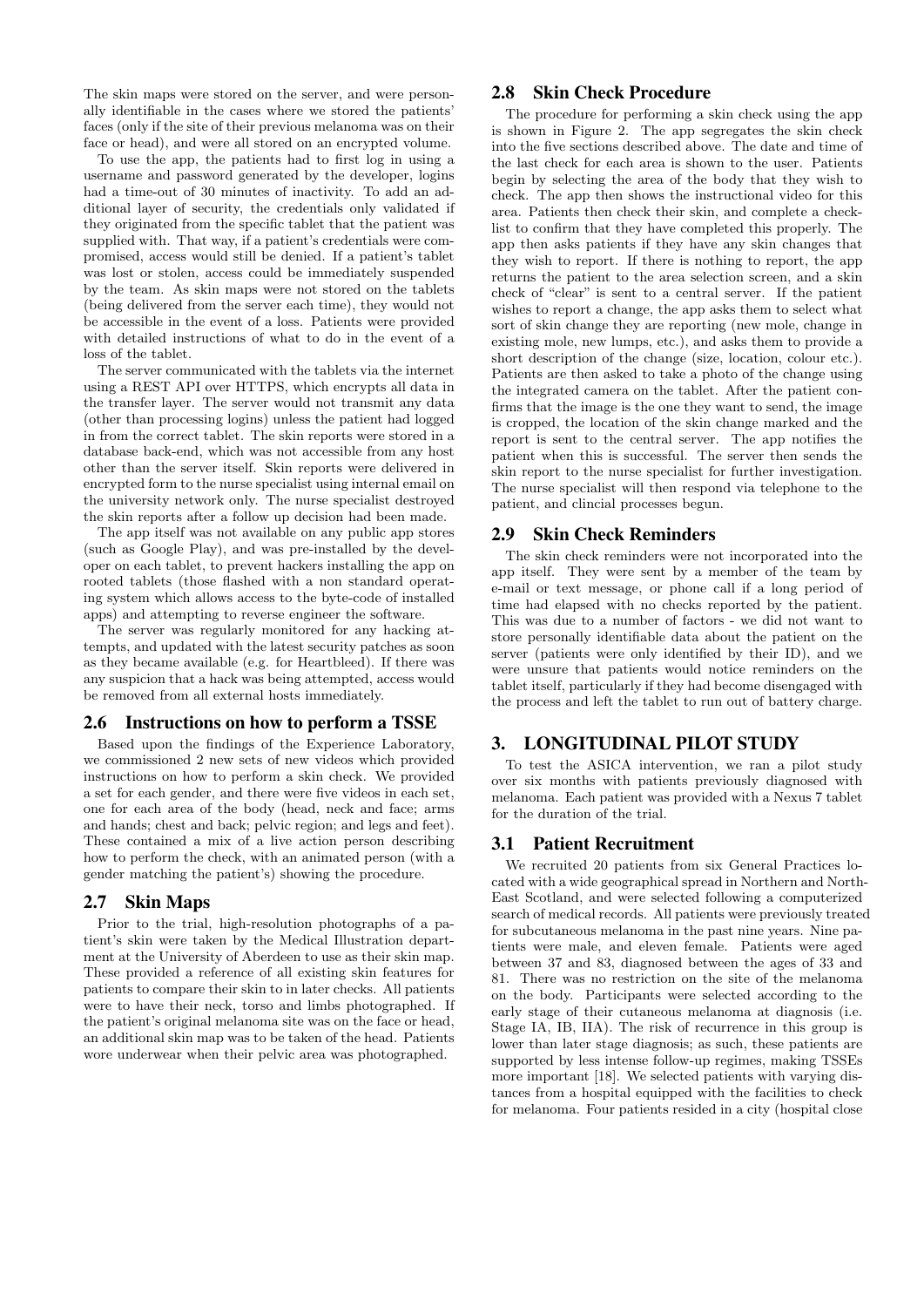by), 14 patients resided in or near smaller towns and villages (within two hour's drive of a hospital), and 3 patients resided on more remote Scottish islands (requiring airlift or ferry to reach a hospital). Patients had to be able to attend one of two training sessions at the University of Aberdeen to take part in the trial.

## 3.2 Patient Training

We organized a training session for patients with all members of the ASICA team– two Computing Science researchers (acting as demonstrators), the Clinical Lead investigator and a researcher from Academic Primary Care. The Clinical Lead gave an overview of the project's aims and objectives at the start of the sessions. Patients were informed that this was a pilot study, and if they had any serious concerns which they felt required immediate medical attention, they were to contact their doctor. Similarly, if there was a problem with the app and they did not receive a response from the Nurse Specialist after sending a Skin Report, patients were instructed to contact their doctor.

The demonstrator connected their own tablet to a projector so that patients could follow the instructions on their own tablets. A second demonstrator walked round the patients and assisted them where necessary. Patients were shown how to turn the tablet on and off, how to charge the tablet, how to connect the tablet to a wireless network and how to use the touch screen. Subsequently, the demonstrator ran through a skin check using the app, including showing how to view the instructional videos and view their skin maps. Patients were shown how to use the camera to take photos of their skin, and all patients completed a sample skin-report. Patients were provided with an instruction manual for the tablet, an instruction manual for the app itself (including instructions on how to connect the tablet to their own wireless networks) and contact details for the relevant members of the team (for technical support and general queries about the trial itself), and the training sessions were concluded.

We gained several insights from the training sessions. Some patients struggled to use the touch screen, due to having shaky hands, reduced mobility in their fingers or simply never using one before. For those with reduced digital mobility, styluses were provided. Patients needed to be shown how to assemble the chargers for the tablets, as they come in parts in the box. As the Nexus 7 is of uniform colour and symmetrical appearance, patients did not always know which way up they were holding the tablet, which changes the position of the power button and volume controls. We also discovered that the standard Android Camera App was not particularly intuitive for those unfamiliar with modern smartphones and tablets. Patients struggled to access the menus within the camera app itself, which can be used to access the timer function and switch between the front and rear cameras.

#### 3.3 Study Procedure

Following the training session, patients were sent home with their tablets and documentation. Patients were sent a reminders at monthly intervals, and their skin checking activity was monitored.



<span id="page-5-0"></span>Figure 3: Average number of skin-checks per patient per month for the six months of the pilot study

## 3.4 Outcomes

Of the twenty patients recruited, one patient withdrew at the beginning of the study before they completed their first skin check.

[Figure 3](#page-5-0) shows the average number of skin checks per patient per month. As can be seen, the number of checks fluctuated throughout the trial, with fewer checks being performed in June, which coincides with the school summer holidays in Scotland. However, the overall trend is a rise in checks throughout the trial period.

We conducted unstructured interviews with patients at the end of the pilot study; fifteen were able to participate. There was a set of questions which the interviewer followed, however the interviewer adapted the questions depending on the respondents' answers. This allowed the patient to talk in some depth, choosing their own words. This helped us develop a real sense of the patient's opinions.

#### *3.4.1 Enabling patients to perform TSSEs*

Of fifteen, thirteen patients liked the skin checker app, and used it to perform their skin checks ("I'm very pleased with it because it's helping me [...] you feel in control or – yes you are looking after yourself!"). Of the two that did not, one patient stated that they still did not feel confident checking their own skin, preferring a medical professional to do it, and the other stated that they simply did not have time to do a full body check as they had a busy home life and only checked one area. Most patients said they thought that the video instructions on how to perform a skin check were good or excellent, and most preferred the animated figure performing the check rather than a real person. Reasons included that the animated person was less distracting, and they felt more appropriate as they had small children who they did not think should see a real naked body. Patients felt that the videos "make you more aware of your body", and "the study is helping me to remember to check all the parts and how to check".

Breaking the skin-check down into sections in the app was also well received. Patients felt it helped them to not forget certain body areas, and focus on areas which require more stringent checking (e.g. around the scar of their original melanoma site).

Seven patients required assistance from a partner or trusted person when performing skin checks, especially when check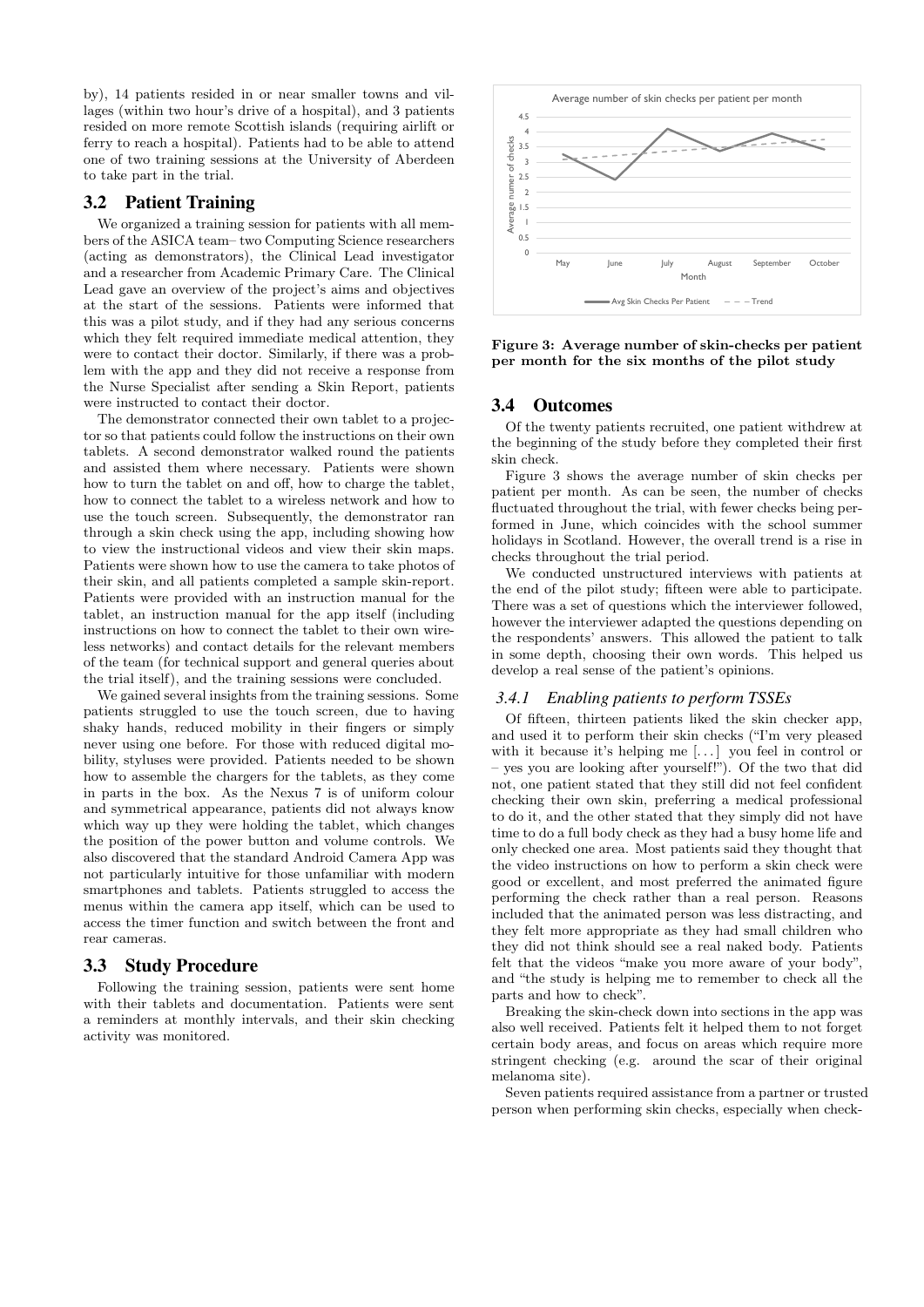ing their back. Four patients stated that they managed to do all their checking alone, as they had a good selection of mirrors.

Eight patients stated that the app was intuitive and easy to use, even for those not familiar with technology ("pretty self explanatory"; "easy for anybody to use"). The instruction manuals produced for the app were consistently well liked, two patients use them often to remind themselves how to use the app, and three patients stated that after the first few checks, they did not need the manual any more as they were comfortable with the app. Nine patients contacted technical support throughout the trial. Two calls were related to charging issues with the tablets, which were replaced. Five calls related to a bug within the user interface of the app, which was rectified. Three calls were related to forgotten passwords. One patient called to ensure that their 'clear' skin reports were being recorded.

#### *3.4.2 Performing Regular Skin Checks*

Patients were encouraged to perform their skin checks more often during the trial than they would have done without it ("I would say that it's encouraged me to [check] – it's shown me the methodology of actually checking your skin carefully and making sure you are keeping your eye open. . .Which I'm not sure I would have done had I not been involved in this [trial]"; "before starting with the ASICA project, I probably wasn't really checking my skin that much at all. But since obviously I've been doing this, it's been much more regular, and I've been paying much more attention to it.").

Patients also found the reminders useful ("well I think that the fact that I was going through your monthly reminders actually kind of prompted me to keep a good look-out on any suspect skin areas"; "I appreciate all the help you've given me and the reminders to go and take responsibility for my own health."), and patients had set aside a particular day each month to perform their skin checks.

Eight patients responded positively when asked if they would continue checking their skin after the trial. Patients have become more aware of the need to check their bodies ("yes, yes I would and I mean I'm now [checking] after I've had a shower and I'm drying myself. . . I'm very, very much more aware of looking at my body"). Patients were even encouraging their family members to do the same ("My sister checks my niece who works abroad regularly").

#### *3.4.3 Skin Maps as a Reference*

Patients' experiences with the skin maps were mixed. Seven patients said that they were useful: "just to double check what they were like before" and "they are pretty handy as they can see historically where there are marks, new marks have come up and how the marks I have, have changed a little bit". Two patients found them confusing to use when they were checking skin areas using a mirror, as the skin map was then reversed. One patient stated that these should be re-created regularly to better track changes.

Four patients were less positive - one patient stating that "I don't find it useful at all". Others stated that they were not in enough detail, the Medical Illustration team had missed some areas of their body when they had the maps created, and that they would like them to be in a much higher resolution, with pan and zoom facilities. One patient stated that a video might be clearer than photographs. One pa-

tient said that they did not like having photographs of their naked body (although underwear was worn) on the tablet as their granddaughter was helping them use it. One patient stated that they should be broken down into more images to make them easier to use.

#### *3.4.4 Sending Skin Reports*

Ten out of nineteen patients used the app to send skin reports to the nurse specialist. Overall, patients found it hard to take photos using the tablet. Four patients said that it's difficult to hold the tablet while taking photos of their own skin: "Because you actually have to hold the camera and also press the shoot button at the same time and it's quite difficult to hold the camera perfectly still whilst doing that"; several patients countered this by getting someone else to help to take the photos. One patient pointed out that one of the changes in skin that should be looked for - lumps would not appear well on a photo. A general problem for those who sent skin reports was that the photos were "not clear" or "blurred" (mentioned by five patients). Two patients reported sending a "back-up photograph" taken with their camera or mobile phone.

Two patients said that they liked being able to report a skin change directly to a nurse specialist. One patient reported a skin change, was referred to a GP, was diagnosed and advised on treatment without the need for a face-toface consultation. Another participant mentioned that they liked being able to send a photo if they were concerned and did not need to wait around at a clinic.

## 4. CONCLUSION

From this pilot study we have found that the majority of patients were receptive to an eHealth intervention to help them check their skin more regularly for recurrent or new melanomas. Our data shows that patients checked their skin at least as regularly at the start of the trial as at the end (if not more so), implying good adherence to TSSEs. Patients found the video instructions for performing a skin check useful – this helped them to learn to check their skin more thoroughly and regularly than before they participated in the trial. Most patients liked the skin map as a reference, although problems with their implementation sometimes limited their usefulness. Patients struggled to take clear photographs of skin changes, and required assistance. However, even if the original images submitted were too blurred for diagnosis, the nurse specialist was able to contact the patients and acquire a clearer image via email. Patients liked that there was a nurse specialist there to respond to any concerns that they had throughout the trial. One patient did discover a new melanoma via the app and specialist nurse, and received treatment.

## 4.1 Insights for future eHealth apps

We have identified several insights throughout this process which can be used for designing apps to support self-checking for certain medical conditions. Patients are receptive to interventions which include self monitoring and remote diagnosis. Patients appreciate the direct connection to a medical professional for reassurance of any issues they identify. A good quality physical user manual should be provided, with screenshots for every step. A telephone line for technical support should always be available, as many people are still unfamiliar with email, or don't check it frequently. Patients